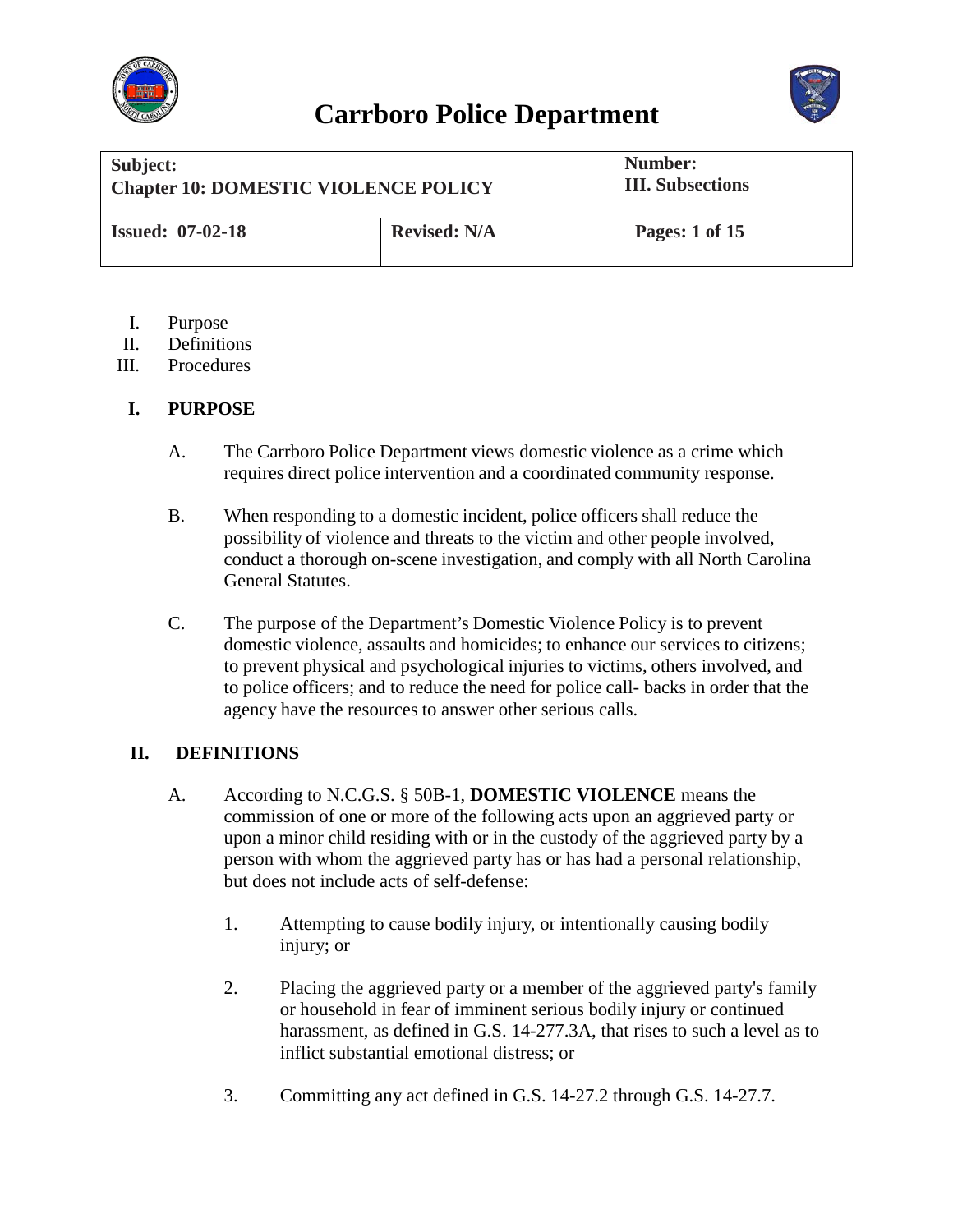



| Subject:                                    |                     | Number:                 |
|---------------------------------------------|---------------------|-------------------------|
| <b>Chapter 10: DOMESTIC VIOLENCE POLICY</b> |                     | <b>III.</b> Subsections |
| <b>Issued: 07-02-18</b>                     | <b>Revised: N/A</b> | Pages: 2 of 15          |

- B. In accordance with N.C.G.S. § 50B-1 and for the purposes of this policy, the term **PERSONAL RELATIONSHIP** means a relationship wherein the parties involved:
	- 1. Are current or former spouses;
	- 2. Are persons of the opposite sex who live together or have lived together;
	- 3. Are related as parents and children, including others acting *in loco parentis* (as a parent, i.e. legal guardian) to a minor child, or as grandparents and grandchildren. For purposes of this subdivision, an aggrieved party may not obtain an order of protection against a child or grandchild under the age of sixteen;
	- 4. Are persons of the opposite sex who are in a dating relationship;
	- 5. Are current or former household members;
	- 6. Are persons who live together or have lived together in a dating relationship (whether the same or opposite sex);
	- 7. Are persons with a child in common; or
	- 8. Are persons of the same sex who are in a dating relationship.

[**NOTE TO OFFICERS**: Individuals in a same-sex dating relationship are not included in N.C.G.S. 50B-1. However, it shall be the policy of the Department to investigate assault complaints made within the confines of a same-sex relationship as domestic violence complaints.]

C. **PROBABLE CAUSE**: At the moment the arrest was made, the facts and circumstances within the officer's knowledge and of which he had reasonable and trustworthy information, were sufficient to warrant a prudent person to believe that the perpetrator had committed a crime.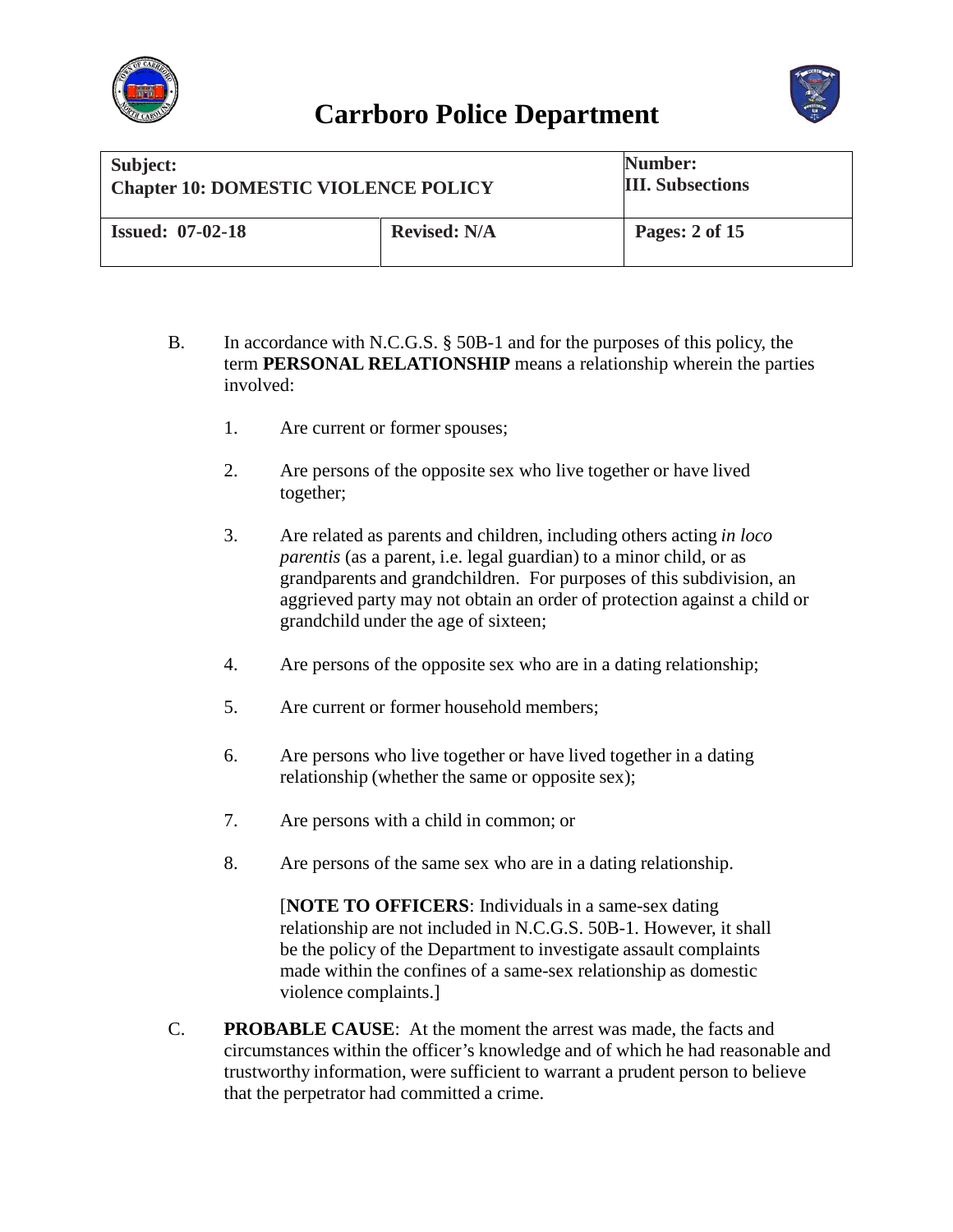



| Subject:                                    |                     | Number:                 |
|---------------------------------------------|---------------------|-------------------------|
| <b>Chapter 10: DOMESTIC VIOLENCE POLICY</b> |                     | <b>III.</b> Subsections |
| <b>Issued: 07-02-18</b>                     | <b>Revised: N/A</b> | Pages: 3 of 15          |

- D. **DOMESTIC DISPUTE:** Any incident between persons in a personal relationship where no crime has occurred, but police intervention may be necessary.
- E. **BODILY INJURY:** Physical pain to the victim or impairment of the victim's physical condition, no matter how temporary.
- F. **SELF-DEFENSE:** A person's justifiable use of physical force upon another person when he reasonably believes such force is necessary to defend himself or a third party from what is reasonably believed to be the use, or imminent use, of unlawful physical force.

#### **III. PROCEDURES**

- A. Initial Contact
	- 1. A minimum of two (2) officers shall respond, when practicable.
	- 2. Responding officers shall:
		- a. Identify themselves;
		- b. Explain their presence;
		- c. Request entry into premises;
		- d. Ask to see the person identified as the victim of the call; and
		- e. Not reveal the complainant's name, if the complainant is not the victim.
- B. If Entry Is Refused
	- 1. If entry is refused, officers shall be persistent about seeing and speaking alone with the victim.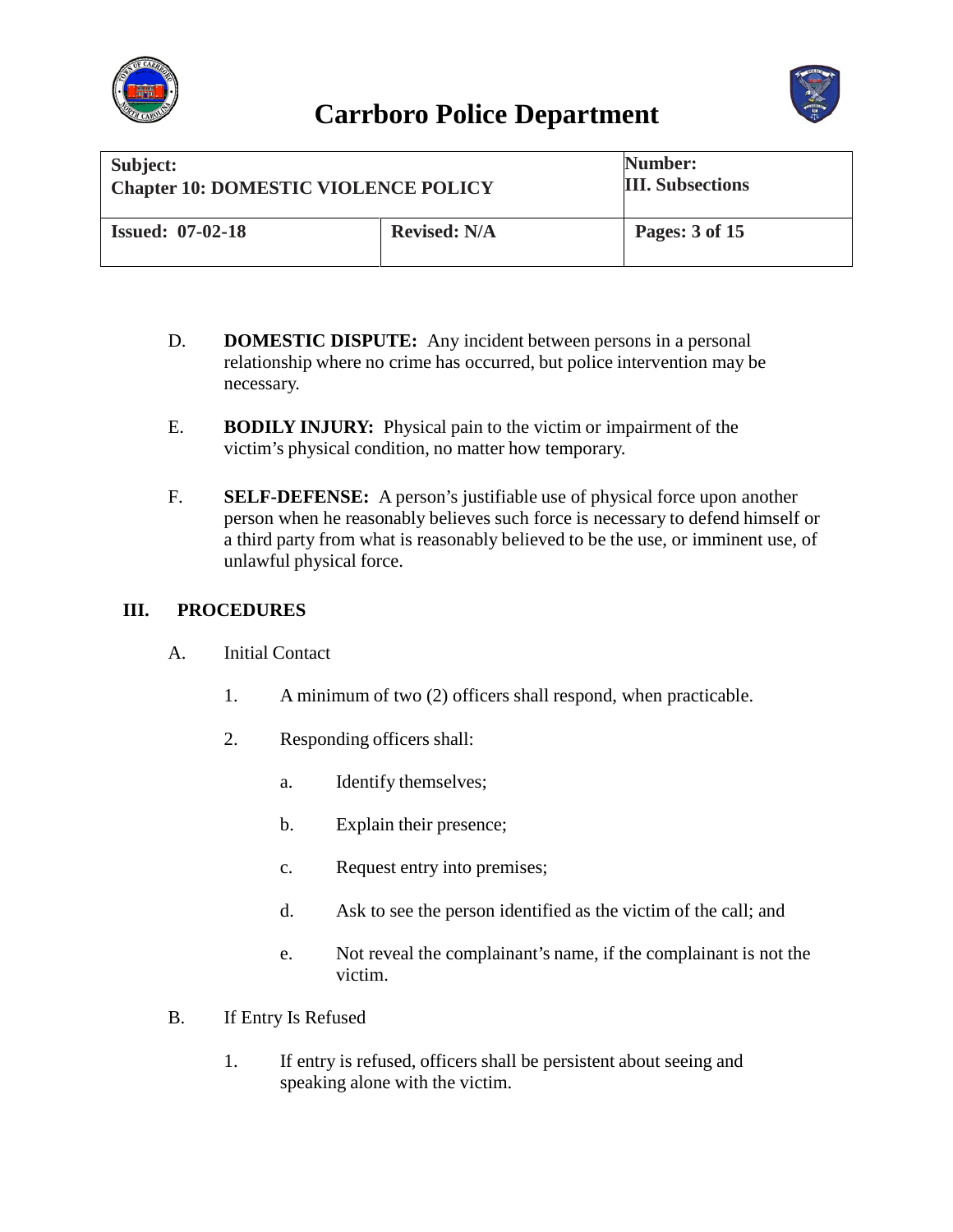



| Subject:                                    |                     | <b>Number:</b>          |
|---------------------------------------------|---------------------|-------------------------|
| <b>Chapter 10: DOMESTIC VIOLENCE POLICY</b> |                     | <b>III.</b> Subsections |
| <b>Issued: 07-02-18</b>                     | <b>Revised: N/A</b> | Pages: 4 of 15          |

- 2. If access to the victim is refused, the officers shall request that Orange County Central Communications attempt to make contact with the reporting person to determine if the reporting person is the victim.
- 3. Responding officer shall brief the shift supervisor on the situation so that the shift supervisor can decide whether officers should leave, remain and observe, or force entry. Issues to be considered are:
	- a. If there is any evidence to indicate that a domestic violence crime has been committed, the officers shall not leave the scene without speaking with the victim. Evidence includes the condition of the scene, emotional state of the person speaking with the officer and all statements made, including those of children present in the residence during the incident;
	- b. If an officer has reason to believe that serious bodily injury has occurred or may occur if the officers leave, the officers shall not leave the scene until safety considerations are addressed. If an arrest is not made, options include getting one party to leave the residence, contacting a domestic violence service agency to arrange emergency shelter or any other measure that is designed to enhance the safety of all parties to the incident;
	- c. If forced entry is necessary and appropriate in order to save a life or prevent bodily injury, and time allows, officers shall contact a supervisor before forced entry is pursued;
	- d. If the officers leave, they shall drive by as appropriate to observe if any further disturbance has occurred;
	- e. If no consensual or forced entry is made and officers remain to observe, they shall move to public property and observe the premises from that location; and
	- f. Use of force to enter may, as appropriate, be predicated upon the authority of N.C.G.S. § 15A-285, the urgent necessity statute, to save a life or prevent serious bodily harm.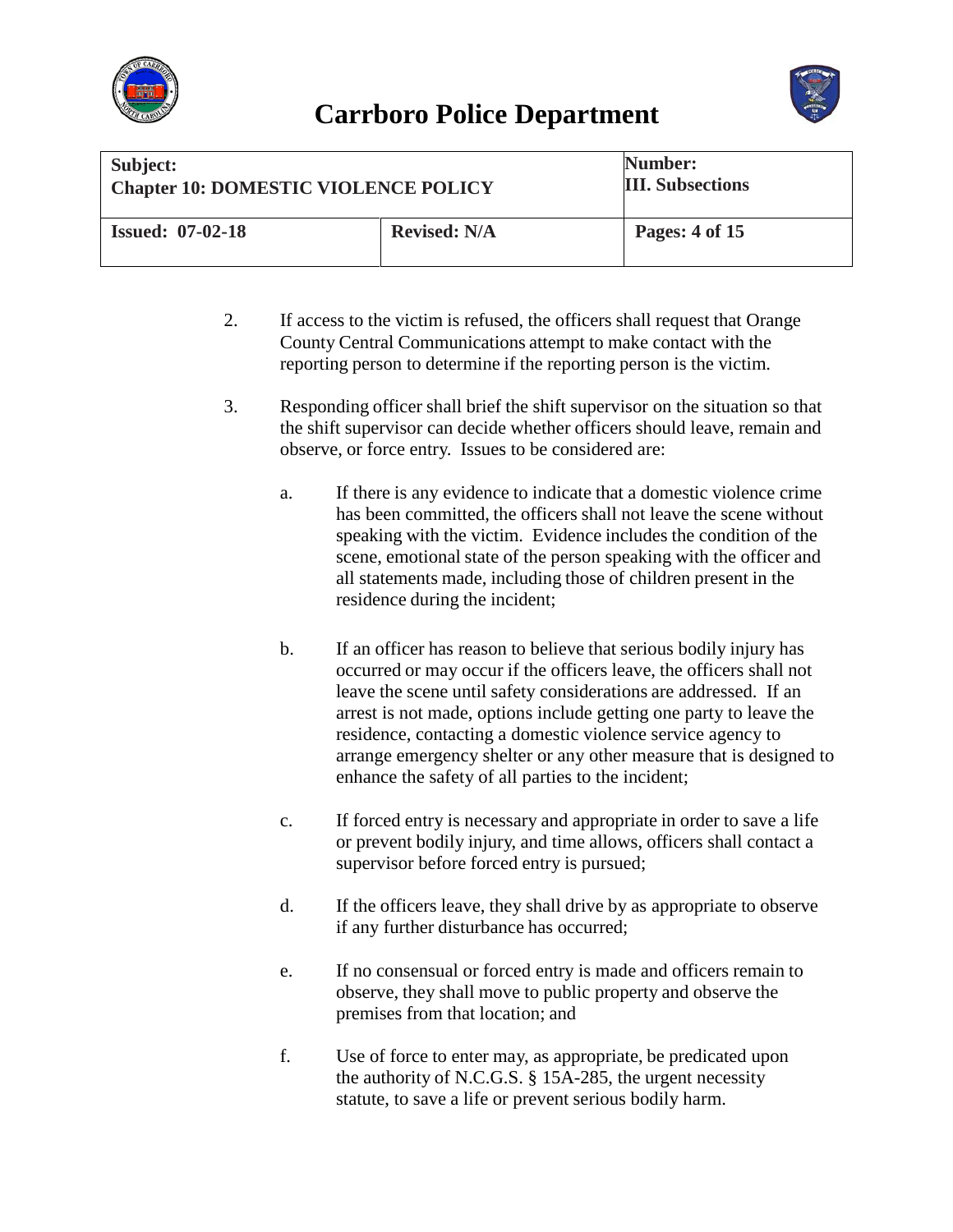![](_page_4_Picture_0.jpeg)

![](_page_4_Picture_2.jpeg)

| Subject:                                    |                     | Number:                 |
|---------------------------------------------|---------------------|-------------------------|
| <b>Chapter 10: DOMESTIC VIOLENCE POLICY</b> |                     | <b>III.</b> Subsections |
| <b>Issued: 07-02-18</b>                     | <b>Revised: N/A</b> | Pages: 5 of 15          |

C. Once Inside

Officers shall:

- 1. Determine if the perpetrator is still at the scene;
- 2. Determine if there are any weapons at the scene that have been, or may be, used in the extant crime;
- 3. Determine location and condition of the victim;
- 4. Assess the need for medical attention and call for medical support if needed;
- 5. Restore order by separating the parties and calming them;
- 6. Locate and assess the condition of any children at the scene;
- 7. Conduct a field interview to determine what, if any, crime has occurred; and
- 8. Determine if an arrest should be made based upon probable cause to believe that the perpetrator has committed a criminal offense.
- D. Preliminary Investigation
	- 1. Interview all parties separately and out of hearing distance from one another. Children should be interviewed separately as well and in an age-appropriate manner.
	- 2. If there is a language barrier and the children present are bilingual, the child should only be utilized to assess immediate officer safety concerns, e.g., weapons in the home. Otherwise, officers should utilize other language interpretation resources, such as the AT&T Language Line.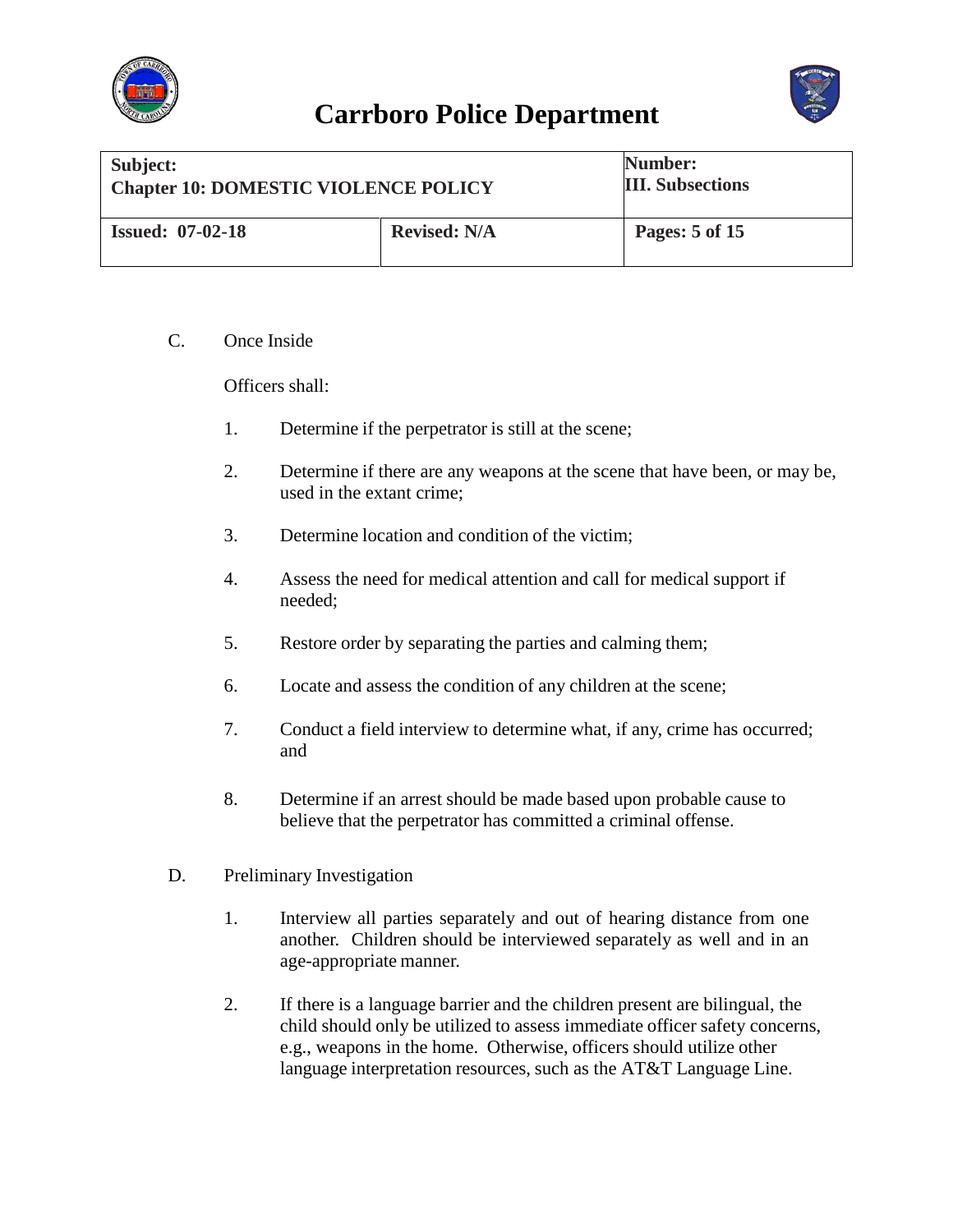![](_page_5_Picture_0.jpeg)

![](_page_5_Picture_2.jpeg)

| Subject:                                    |                     | Number:                 |
|---------------------------------------------|---------------------|-------------------------|
| <b>Chapter 10: DOMESTIC VIOLENCE POLICY</b> |                     | <b>III.</b> Subsections |
| <b>Issued: 07-02-18</b>                     | <b>Revised: N/A</b> | Pages: 6 of 15          |

- 3. Determine the perpetrator's and victim's activities prior to your arrival. If it appears that both parties have been injured, determine which party acted as the predominant aggressor by assessing the crime scene and other available evidence, including oral statements from involved parties.
- 4. Collect and preserve any evidence found in plain view or otherwise lawfully found.
- 5. If bodily injury is apparent on either or both parties, document and photograph the injuries.
- 6. Officers shall obtain the following information:
	- a. Outstanding warrants, court orders or release conditions from Base II, NCAware, CJLeads, the Clerk of Court's Office or Orange Central Communications;
	- b. Trespass restrictions through Base II;
	- c. Valid 50-B Protective Orders through NCIC;
	- d. No officer shall rely on the information received through NCIC about the validity of a domestic violence protective order. **The plaintiff must produce an order valid on its face for such determination.**
- 7. The existence of the elements of a crime that give officer's probable cause and/or the needs of the victim are the factors that determine the proper method of handling the incident.

The following factors **are not** to be considered in determining whether charges are appropriate:

- a. The relationship or marital status of the perpetrator and the victim;
- b. Whether the perpetrator lives on the premises with the victim,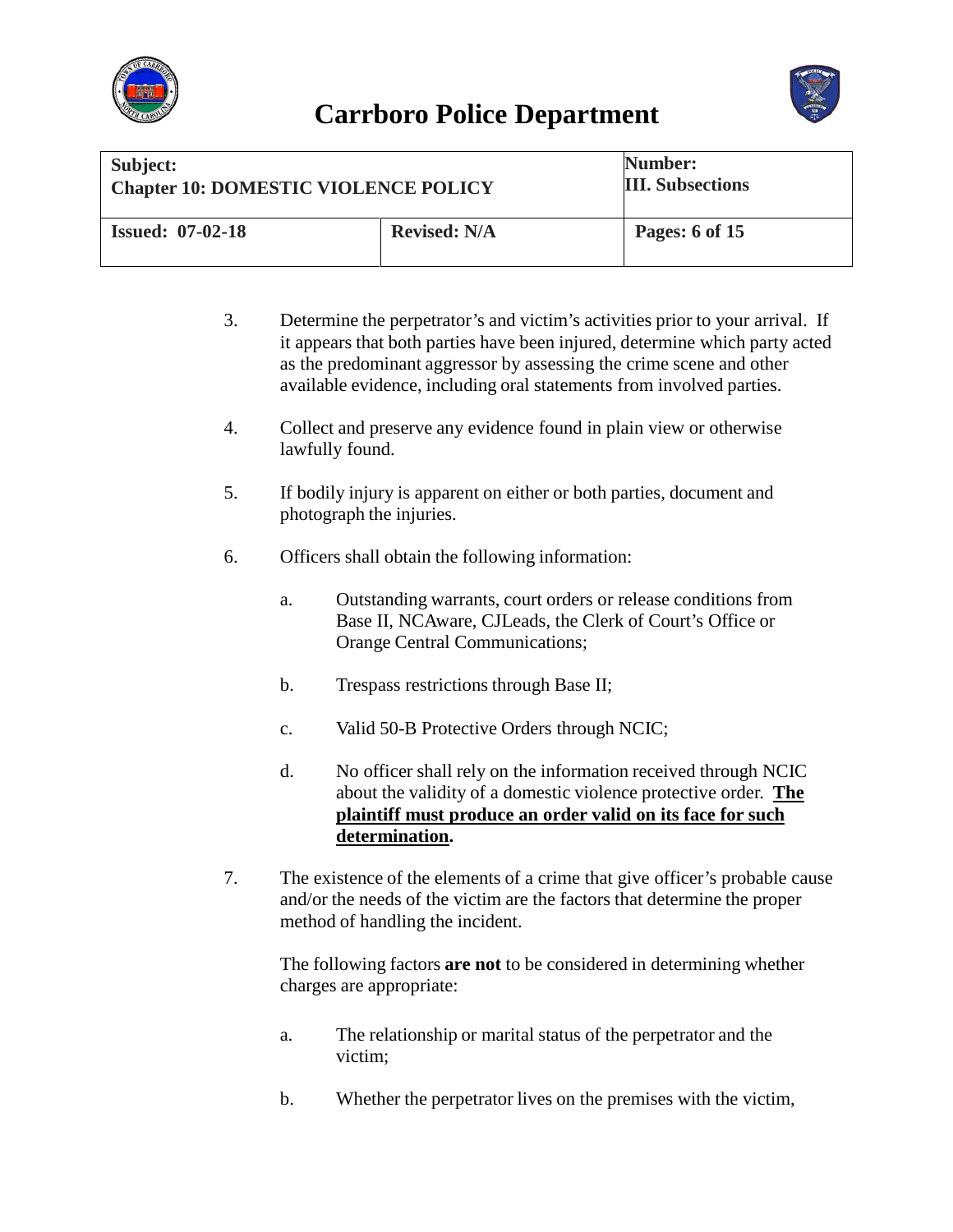![](_page_6_Picture_0.jpeg)

![](_page_6_Picture_2.jpeg)

| Subject:                                    |                     | Number:                 |
|---------------------------------------------|---------------------|-------------------------|
| <b>Chapter 10: DOMESTIC VIOLENCE POLICY</b> |                     | <b>III.</b> Subsections |
| <b>Issued: 07-02-18</b>                     | <b>Revised: N/A</b> | Pages: 7 of 15          |

**except** when pertaining to the element to support the crime of Domestic Criminal Trespass;

- c. The potential financial consequence of the arrest;
- d. The complainant's history of prior domestic violence incidents;
- e. Verbal assurances that the violence shall stop;
- f. The victim's emotional state;
- g. The use of alcohol or drugs by the perpetrator or the victim;
- h. Lack of visible injuries;
- i. Speculation that the victim may not follow through with the criminal justice process; or
- j. Whether the arrest is likely to lead to a conviction.
- 8. If there is a firearm, or other deadly weapon, present on the premise and the officer has a lawful reason to seize the weapon or weapons, or the officer has permission to seize the weapon or weapons, the officer may seize that weapon for safekeeping.
- 9. The on-call investigator shall be contacted if it appears that a felony has occurred.
- E. Evidence

Officers shall:

- 1. Note the condition of the scene;
- 2. Consider photographing the scene, if necessary for evidentiary or other purpose, and if a sufficient lawful justification exists or with the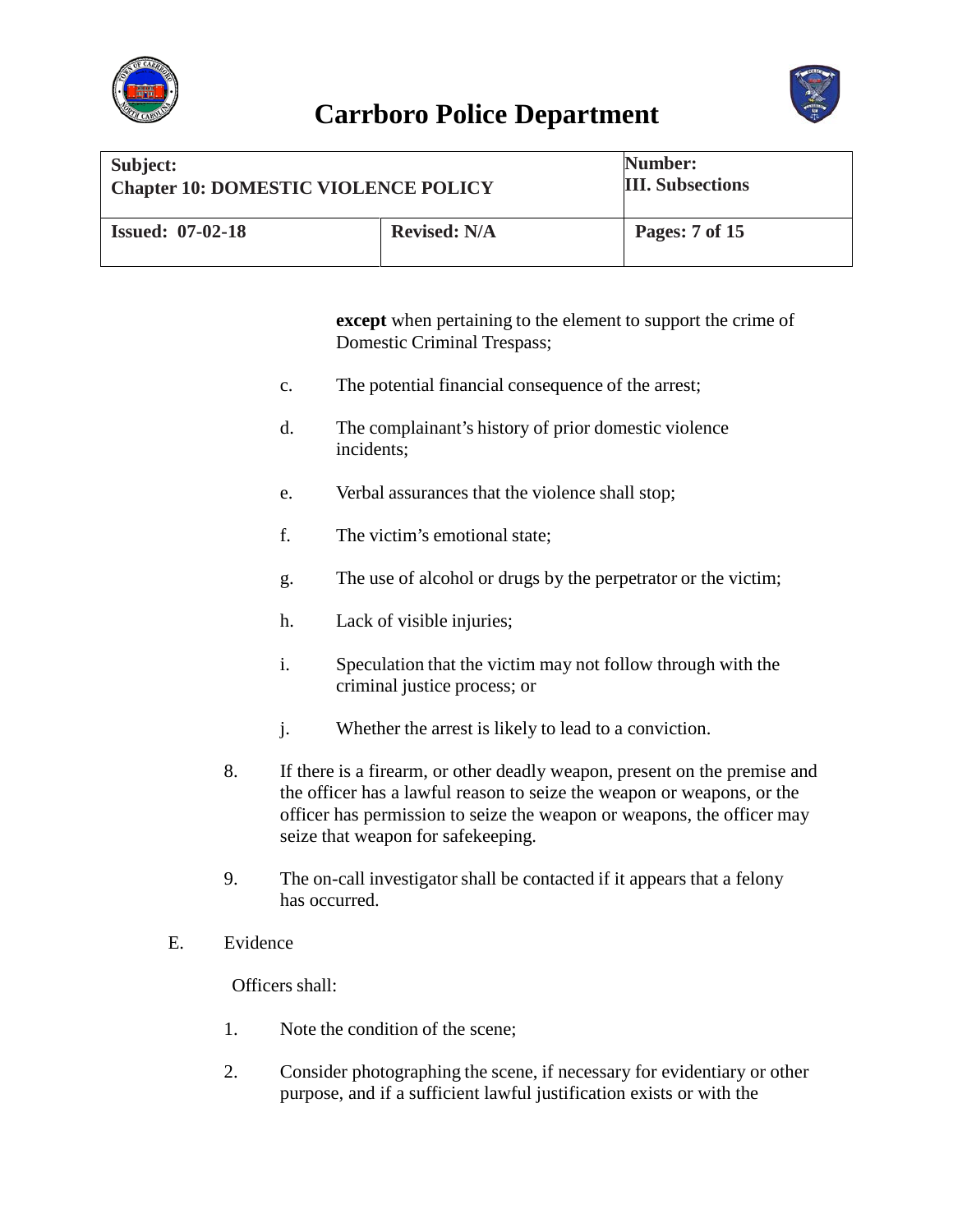![](_page_7_Picture_0.jpeg)

![](_page_7_Picture_2.jpeg)

| Subject:                                    |                     | Number:                 |
|---------------------------------------------|---------------------|-------------------------|
| <b>Chapter 10: DOMESTIC VIOLENCE POLICY</b> |                     | <b>III.</b> Subsections |
| <b>Issued: 07-02-18</b>                     | <b>Revised: N/A</b> | Pages: 8 of 15          |

permission of the legal occupants;

- 3. Ensure that the victim's and/or perpetrator's injuries are photographed. Follow-up photographic evidence should be secured over several days as bruising and swelling will change over that time;
- 4. Impound and/or photograph any other evidence, such as torn and bloody clothing, or damaged property found in plain view or otherwise lawfully found;
- 5. Note any utterances or admissions by participants made during and immediately after the conflict;
- 6. Submit all photographs taken into Evidence.
- 7. Weapons
	- a. Any dangerous weapon displayed, used, or threatened to be used by the perpetrator during a domestic violence crime shall be seized and held as evidence for court. No weapons shall be returned to a perpetrator unless ordered by a court of competent jurisdiction following notice and opportunity to be heard by the District Attorney, or otherwise ordered upon final disposition of charges.
	- b. If the perpetrator has a prior conviction for a misdemeanor crime of domestic violence and is in possession of a firearm, then the perpetrator is in violation of Federal Statute 18 U.S.C. §922 (g). A perpetrator who has a prior conviction for a felony and is possession of a firearm is also in violation of N.C.G.S. Chapter 14, Article, 54A, The Felony Firearms Act. That information shall be documented and forwarded to the Bureau of Alcohol, Tobacco and Firearms. If the perpetrator is in violation of the North Carolina Felony Firearms statutes, he shall be immediately arrested.
- F. Arrest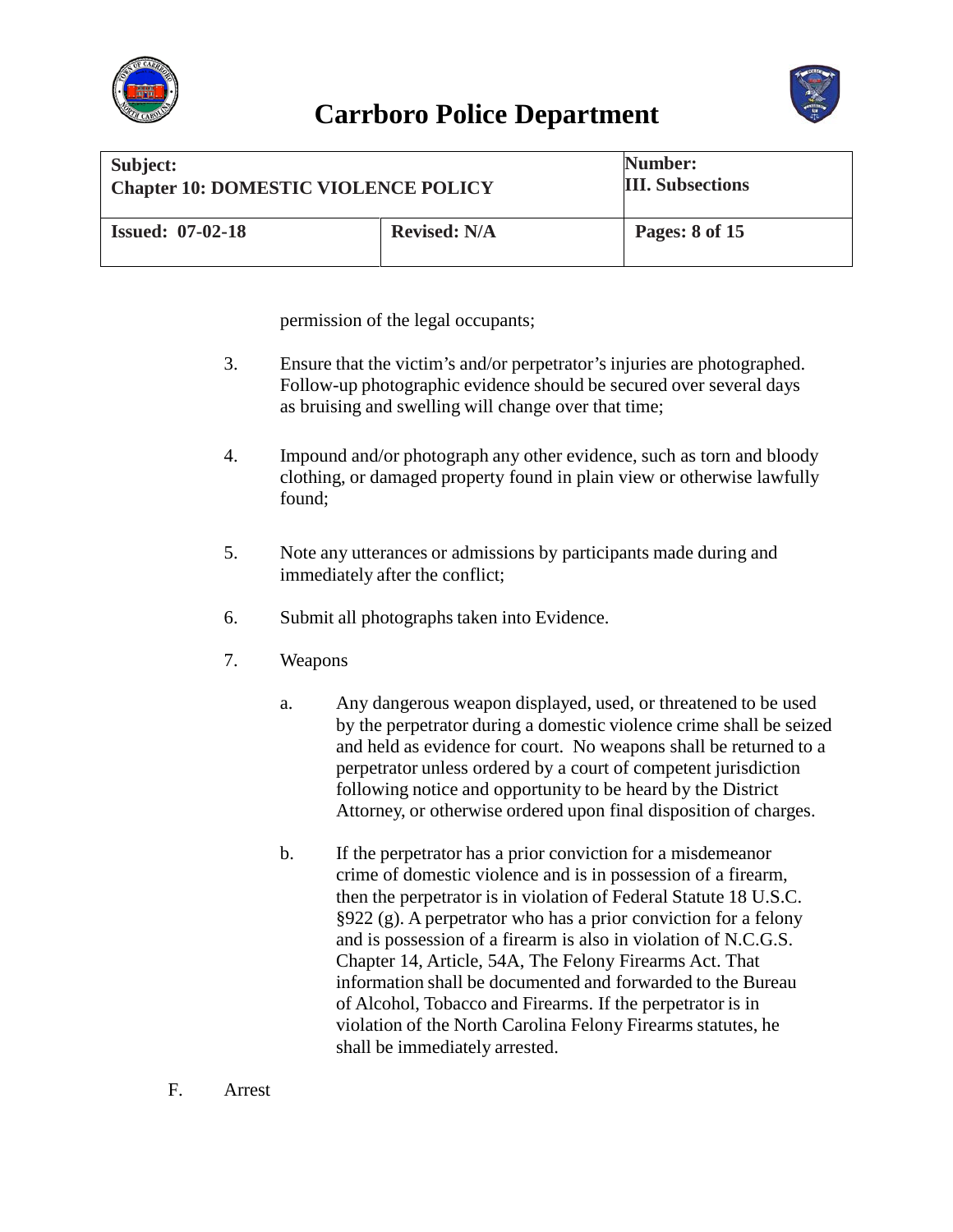![](_page_8_Picture_0.jpeg)

![](_page_8_Picture_2.jpeg)

| Subject:<br><b>Chapter 10: DOMESTIC VIOLENCE POLICY</b> |                     | Number:<br><b>III.</b> Subsections |
|---------------------------------------------------------|---------------------|------------------------------------|
| <b>Issued: 07-02-18</b>                                 | <b>Revised: N/A</b> | Pages: 9 of 15                     |

- 1. If there is probable cause to believe that a Domestic Violence crime has occurred, make an arrest and transport the perpetrator to the police station.
- 2. If, in the officers' opinion, probable cause does not exist for the officers to make an arrest, but the victim wishes to seek a warrant, the officers shall assist the victim in doing so by explaining how a warrant is secured. If the victim asks for transportation, the officers may provide the victim transportation to the magistrate's office.
- 3. Warrantless Arrest

After each party has been interviewed separately, officers shall review the evidence to determine if probable cause exists for a warrantless arrest. Officers shall arrest when there is probable cause to believe that any of the following exist:

- a. A Domestic Violence criminal offense has been committed in the officer's presence;
- b. One of the following has taken place, even if outside the officer's presence:
	- (1) A felony crime; or
	- (2) A misdemeanor crime of Domestic Violence, and either:
		- (a) The perpetrator is not likely to be apprehended at a later time; or
		- (b) If the perpetrator is not immediately apprehended, he may cause injury to self or others, or cause property damage;
- c. When the offense was committed by a person with whom the alleged victim has a personal relationship as previously defined and the offense was one of the following: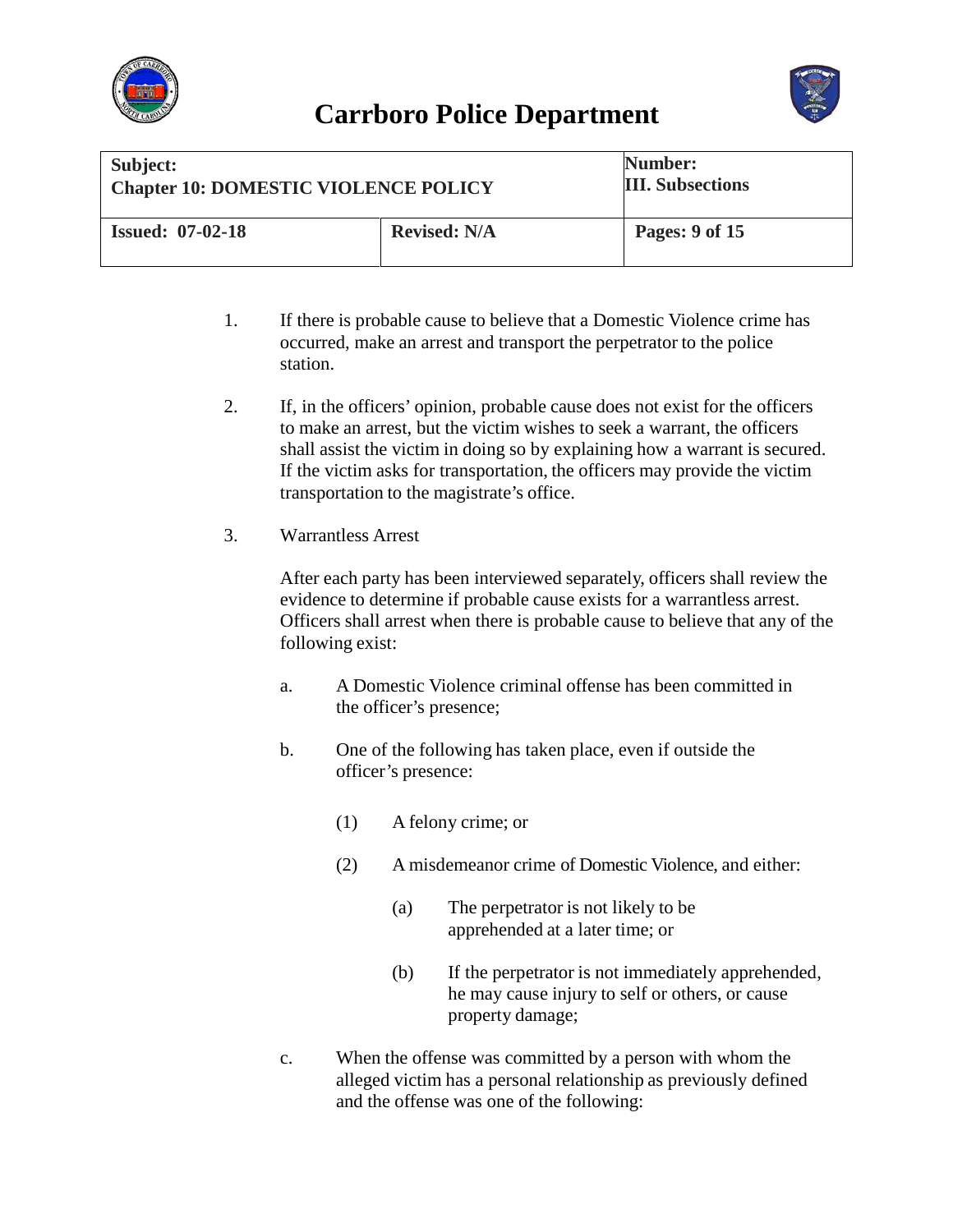![](_page_9_Picture_0.jpeg)

![](_page_9_Picture_2.jpeg)

| Subject:                                    |                     | Number:                 |
|---------------------------------------------|---------------------|-------------------------|
| <b>Chapter 10: DOMESTIC VIOLENCE POLICY</b> |                     | <b>III.</b> Subsections |
| <b>Issued: 07-02-18</b>                     | <b>Revised: N/A</b> | Pages: 10 of 15         |

- (1) Simple Assault or Affray;
- (2) Assault with a Deadly Weapon;
- (3) Assault Inflicting Serious Injury;
- (4) Assault on a Female; or
- (5) Assault by Pointing a Gun.
- d. Domestic Criminal Trespass has been committed;
- e. The perpetrator has violated any condition of a valid 50B Protective Order (GS 15-401(b));
- f. In some cases, the perpetrator may have violated a criminal statute, (e.g., Assault on a Female or Domestic Criminal Trespass), while a valid Domestic Violence Protective Order is in effect. Officers shall pursue the charge for the 50B violation when probable cause exists.
- g. Officers who encounter claims of assault committed against more than one party shall attempt to identify actions used as selfdefense, and those actions used by the predominant aggressor. A predominant aggressor is the individual in a personal relationship who attempts to exercise power and control over the other person through behavior and/or verbal communication that is perceived as intimidating, threatening, and/or violent to the other person. This behavior or verbal communication is an attempt to force the other person into compliance or a reaction that may lead to an assault. Efforts should be made to arrest the predominant aggressor following the field investigation, provided that there is probable cause to arrest.
- h. Officers shall consider: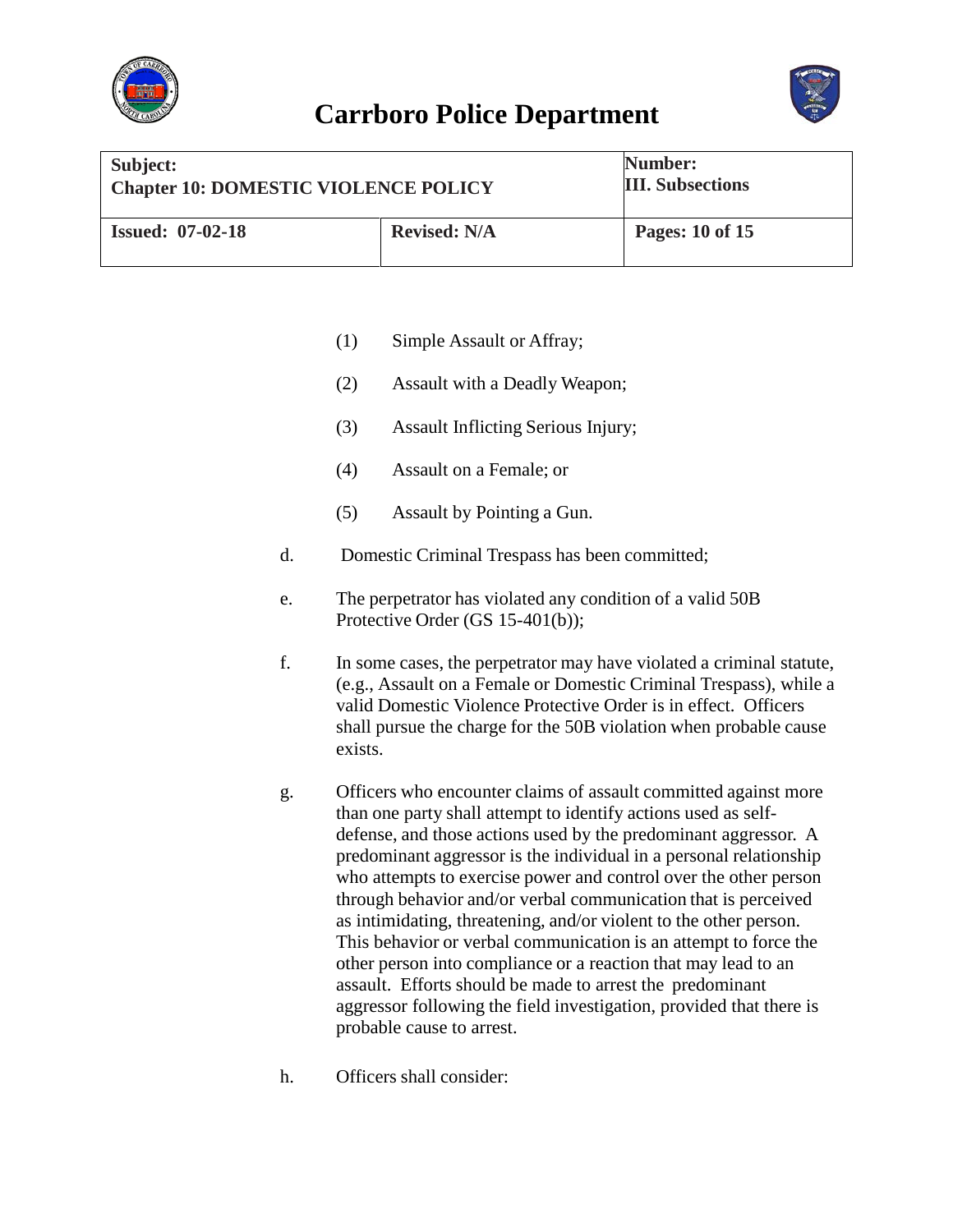![](_page_10_Picture_0.jpeg)

![](_page_10_Picture_2.jpeg)

| Subject:                                    |                     | Number:                 |
|---------------------------------------------|---------------------|-------------------------|
| <b>Chapter 10: DOMESTIC VIOLENCE POLICY</b> |                     | <b>III.</b> Subsections |
| <b>Issued: 07-02-18</b>                     | <b>Revised: N/A</b> | Pages: 11 of 15         |

- (1) History of domestic abuse between the parties;
- (2) Severity and extent of injuries inflicted on each of the parties;
- (3) Corroborating witnesses to the incident;
- (4) Appearance of injuries that are consistent with statements describing self-defense behaviors;
- (5) Existence of a protective order; and
- (6) Credibility factors warrants against one of the parties, probation for domestic violence incidents, etc.
- i. If the perpetrator is not on the scene for a warrantless arrest, officers should immediately seek and arrest the perpetrator. **If the perpetrator is not arrested within one hour of the officer's initial response, the officer shall seek an arrest warrant.**
- 4. In order to enter the perpetrator's own premises to make the arrest an officer must have one of the following:
	- a. Consent from a party entitled to give consent to enter;
	- b. Exigent circumstances justifying a warrantless entry;
	- c. The arrest warrant in the officer's possession;
	- d. A copy of a warrant which is in the possession of a law enforcement agency within the same county; or
	- e. A copy of a warrant, including signature, that has been printed through facsimile transmission from anywhere in the State.
	- f. A copy of the paper form printed from the Electronic Repository pursuant to N.C.G.S. § 15A-301.1(e) and (g). In addition, for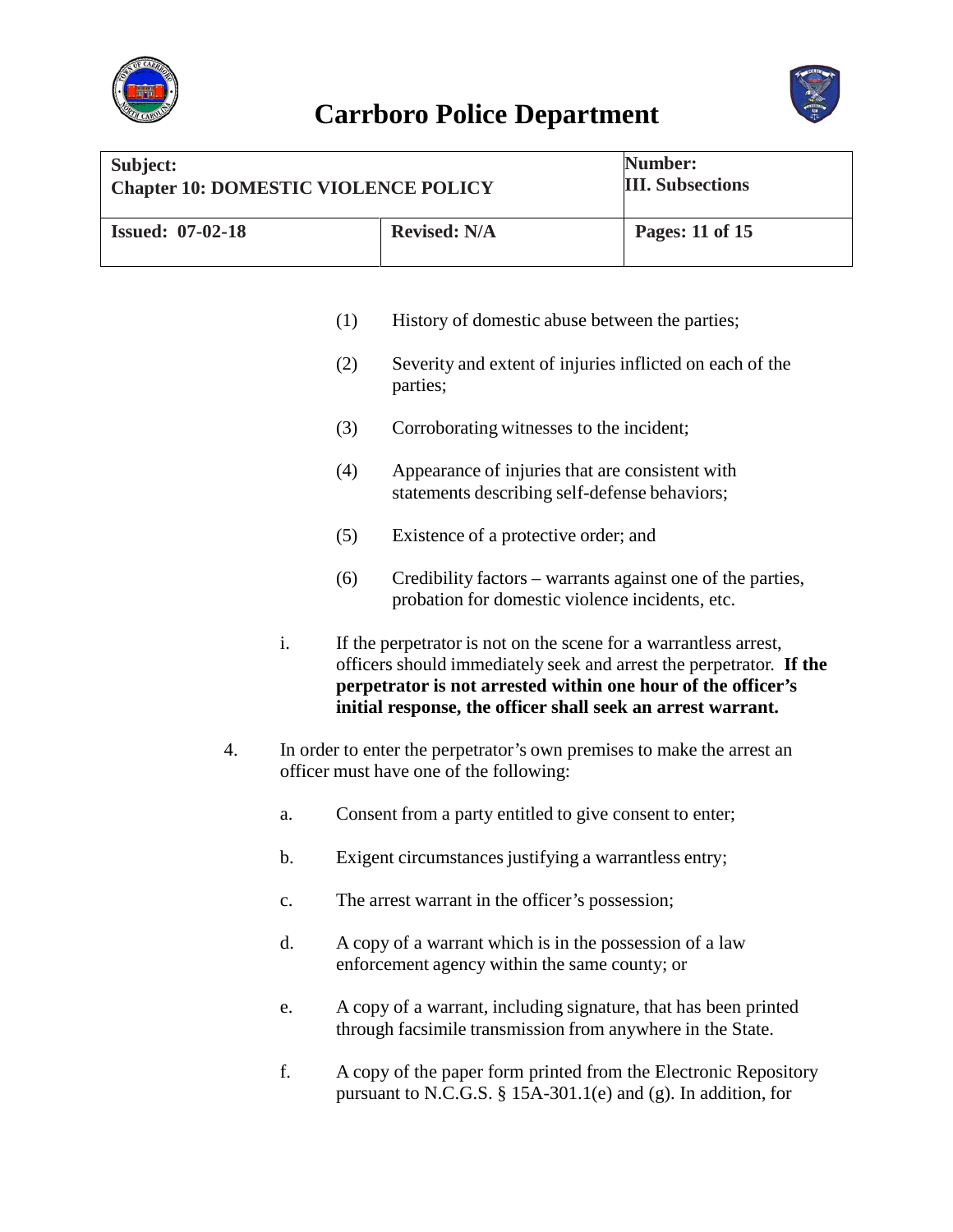![](_page_11_Picture_0.jpeg)

![](_page_11_Picture_2.jpeg)

| Subject:                                    |                     | Number:                 |
|---------------------------------------------|---------------------|-------------------------|
| <b>Chapter 10: DOMESTIC VIOLENCE POLICY</b> |                     | <b>III.</b> Subsections |
| <b>Issued: 07-02-18</b>                     | <b>Revised: N/A</b> | Pages: 12 of 15         |

sections (c) through (f) above, the officer must have reasonable cause to believe the perpetrator is present and must give notice of his authority and purpose. If the perpetrator is inside someone else's premises, a search warrant may also be needed, absent consent or exigent circumstances.

5. Magistrate or Judge

Officers shall inform the magistrate or judge of:

- a. The seriousness of the crime;
- b. Information concerning the perpetrator's history of violence, threats, existence of court orders, release conditions, or civil orders; and
- c. Whether the charges include assault on or communicating a threat to a spouse, former spouse, or a person with whom the perpetrator lives or has lived as if married, or domestic criminal trespass or violation of a 50B order. If so, only a judge may determine the conditions of bond or release conditions during the first 48 hours following the arrest. If a judge has not set release conditions during the first 48 hours, a magistrate may then set the release conditions.
- 6. Every reasonable effort shall be made to inform the victim if the perpetrator has been released and any conditions of release, but no promise to provide such information shall be made. **Officers shall not assure a victim that the perpetrator shall be in jail for forty-eight hours.** Instead, provide the victim with the SAVAN (Statewide Automated Victim Assistance and Notification) number and information.
- 7. Officers shall not advise victims of domestic violence that they can "drop charges." The decision to prosecute is made by the investigating officers and the District Attorney. The victim and the perpetrator shall be advised by the investigating officers that once a warrant for a domestic violence incident is secured, neither party has control over the decision to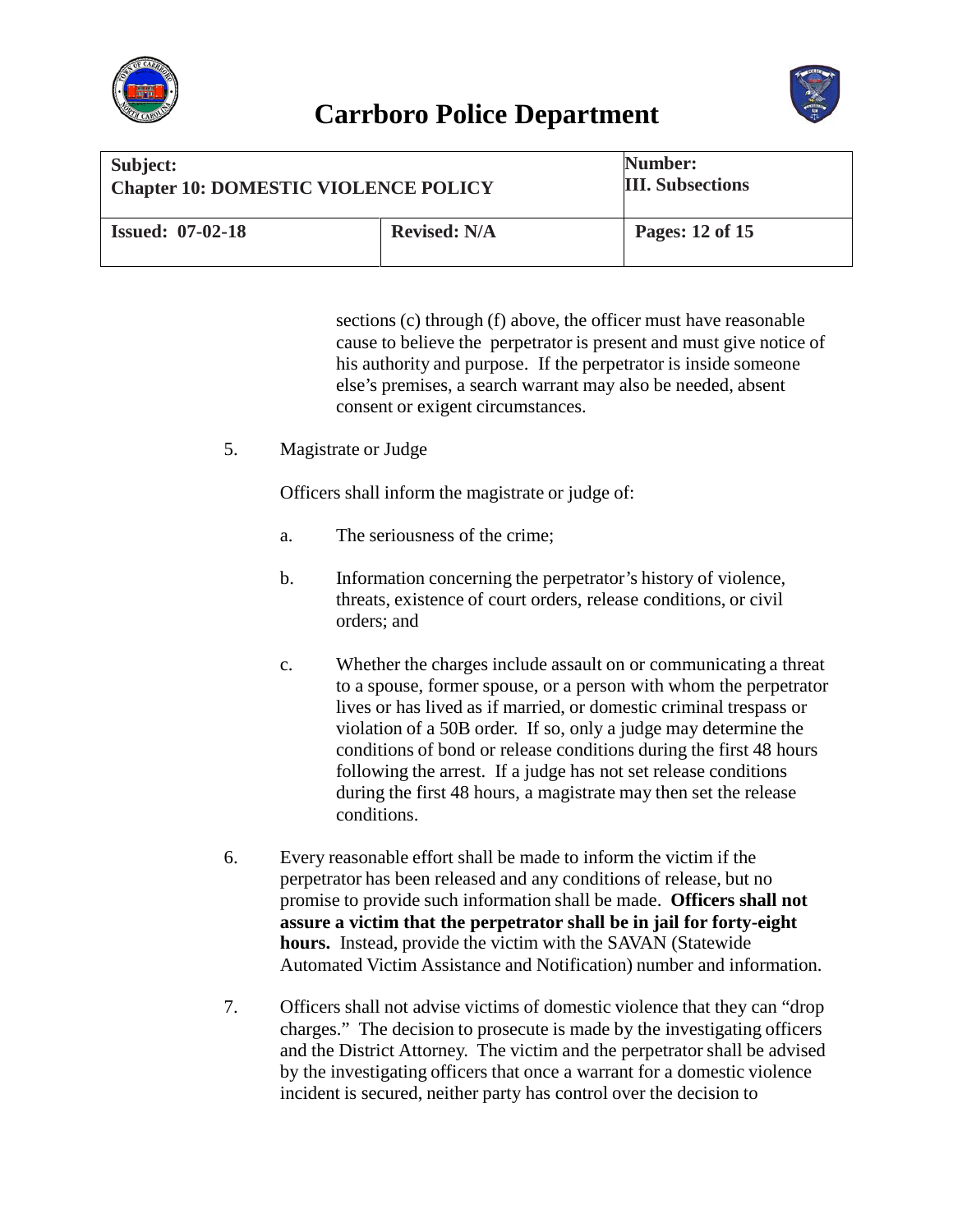![](_page_12_Picture_0.jpeg)

![](_page_12_Picture_2.jpeg)

| Subject:                                    |                     | Number:                 |
|---------------------------------------------|---------------------|-------------------------|
| <b>Chapter 10: DOMESTIC VIOLENCE POLICY</b> |                     | <b>III.</b> Subsections |
| <b>Issued: 07-02-18</b>                     | <b>Revised: N/A</b> | Pages: 13 of 15         |

prosecute.

- G. Enforcement of Protective Orders
	- 1. A protective order (often referred to as a "50B") may be obtained by a victim of domestic violence through the District Court. Application for a protective order is done through the Clerk of Court's Office.
	- 2. Officers shall enforce North Carolina protective orders issued anywhere in the State.
	- 3. Out-of-State or Indian Tribe Protective Orders
		- a. Protective orders issued by the courts of another state or Indian tribe, whether registered with the North Carolina courts, must be enforced the same as North Carolina protective orders.
		- b. To determine the validity of the out-of-state or Indian order, the officer may rely on a copy of the order, the protected person's statement that the order exists, and any other available information.
		- c. If an officer arrests a person for violation of an out-of-state order and the person contests the validity of the order, the person must be "promptly" provided with a copy of any NCIC registry information pertaining to the out-of-state order.
		- d. If a person claims that an out-of-state protective order exists when it does not, the person can be charged with Making a False Statement Regarding a Protective Order. The elements are:
			- (1) Knowingly make a false statement;
			- (2) To a law enforcement agency or officer; and
			- (3) That a domestic violence protective order of the courts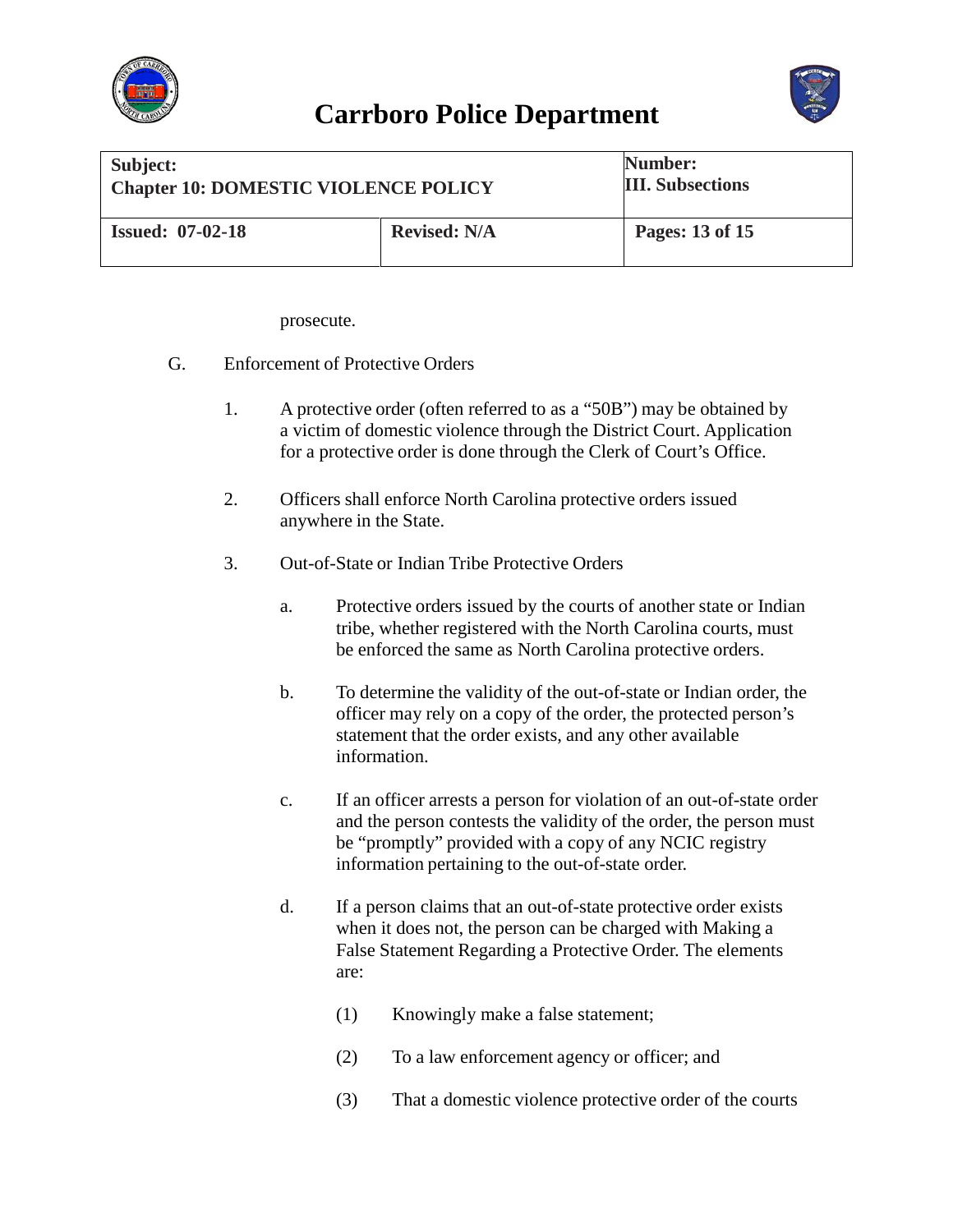![](_page_13_Picture_0.jpeg)

![](_page_13_Picture_2.jpeg)

| Subject:                                    |                     | Number:                 |
|---------------------------------------------|---------------------|-------------------------|
| <b>Chapter 10: DOMESTIC VIOLENCE POLICY</b> |                     | <b>III.</b> Subsections |
| <b>Issued: 07-02-18</b>                     | <b>Revised: N/A</b> | Pages: 14 of 15         |

of a state or Indian tribe remains in effect.

- 4. Officers are required to arrest for violation of any of the following provisions of a 50B Protective Order:
	- a. Perpetrator has been excluded from the victim's home;
	- b. Perpetrator has been directed to refrain from threatening, abusing, and/or following the victim;
	- c. Perpetrator has been directed to refrain from harassing the victim including by telephone, visiting the home or workplace, or by other means; or
	- d. Perpetrator has been directed to refrain from otherwise interfering with the other party.
- 5. Reconciliation between two parties does not invalidate a 50B Protective Order. Arrest for the above violations remains mandatory. Advise the parties that the order can be rescinded only by a district court judge.
- H. Completing Incident Report
	- 1. Reports shall be completed on all cases of domestic disputes and violence. Ensure that the elements of all involved crimes are included in the report.
	- 2. If the crime is a violation of a 50B condition, attach a copy of the protective order to the incident report.
	- 3. Include the following:
		- a. Evidence that was gathered;
		- b. Injuries to all parties; and